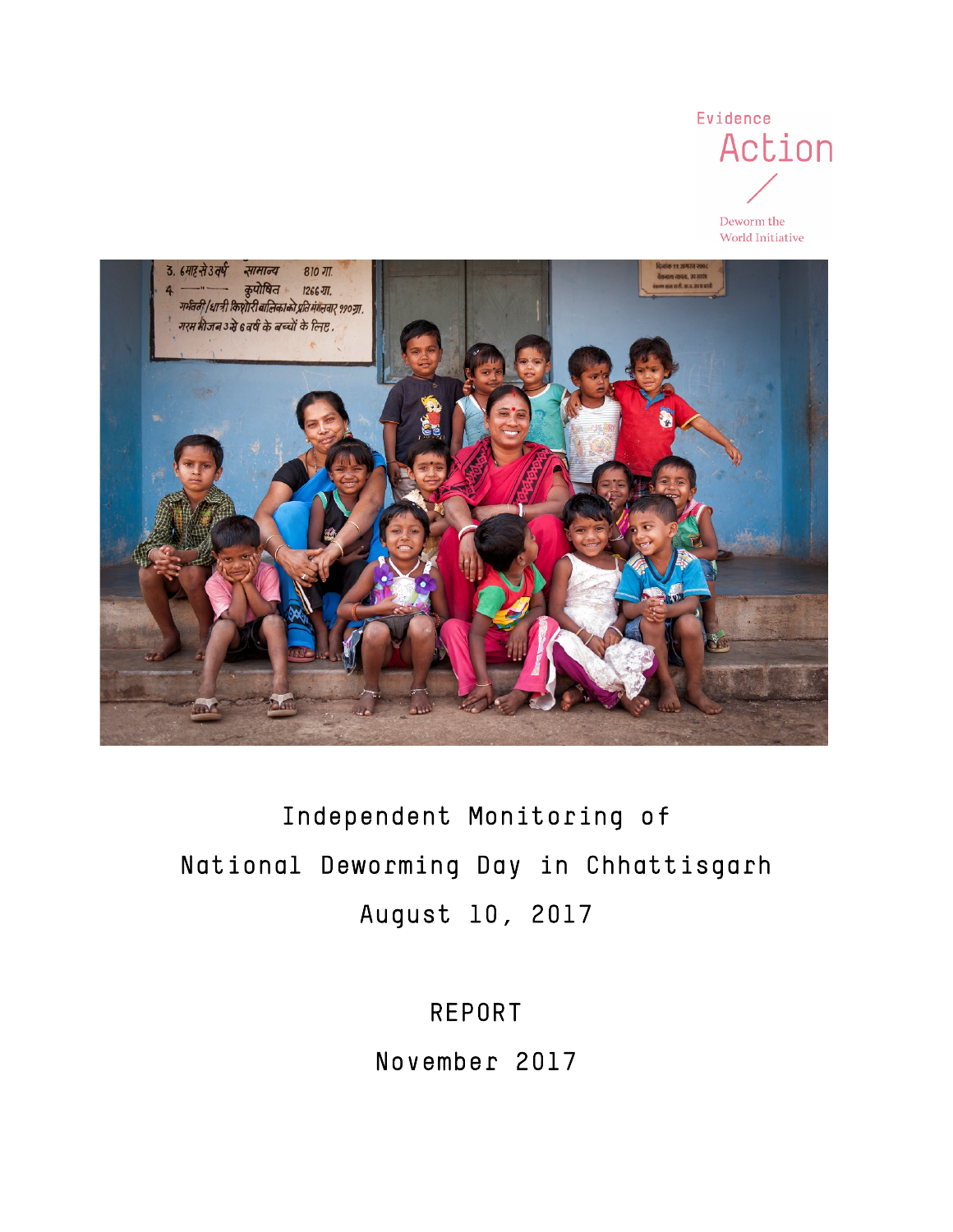#### Process Monitoring and Coverage Validation

During each round of National Deworming Day (NDD) round, Evidence Action conducts process monitoring on NDD and mop-up day and coverage validation post-NDD through an independent survey agency to assess the planning, implementation and quality of the program and to identify gaps and suggest recommendations for improvements in future NDD rounds. Process monitoring is conducted to understand government implementers' preparedness for NDD and their adherence to the program's prescribed processes, while coverage validation is an ex-post check of the accuracy of the reporting data and coverage estimates to verify government-reported treatment figures.

#### Methodology

Using a two-stage probability sampling procedure, a total of 200 schools and 200 *anganwadis* were selected for monitoring visits during process monitoring on NDD and mop-up day, and 500 schools and 500 *anganwadis* were chosen for coverage validation. Through a competitive review process, Evidence Action hired an independent survey agency to conduct the monitoring activities approved by the government. Evidence Action designed and finalized survey tools with approvals from Chhattisgarh's Department of Health. One combined tool for process monitoring was used at schools and anganwadis on NDD and mop-up day, and one each for schools and *anganwadis* for coverage validation.

#### Implementation

Prior to the survey, Evidence Action conducted a one-day comprehensive training of master trainers of the agency. Further, these master trainers conducted a two-day training of 140 monitors (including buffer monitors) that included a brief orientation on NDD, the importance of independent monitoring, and details of the monitoring formats including CAPI practices, survey protocols and practical sessions. Each monitor was allotted one school and one anganwadi for process monitoring on NDD and mop-up day and subsequently, five schools and five *anganwadis* for coverage validation. Monitors were provided with a tablet computer, charger, printed copy of monitoring formats as backup, and albendazole tablets for demonstration during data collection. The details of sample schools were shared with monitors one day before the commencement of fieldwork to ensure that they did not contact schools and *anganwadis* in advance. Appropriate quality assurance measures were taken to ensure data collected was accurate, consistent and authenticated and including that school and *anganwadi* staff were asked to sign a participation form with an official stamp to verify the visit. Further, monitors verified the photographs of schools and anganwadis collected during IM data collection and CAPI process included authentication of the location of the interview. Evidence Action reviewed all the data sets and shared the feedback to the agency for any inconsistencies observed. All analysis was performed using Stata version 13/14 and Microsoft Excel 2013.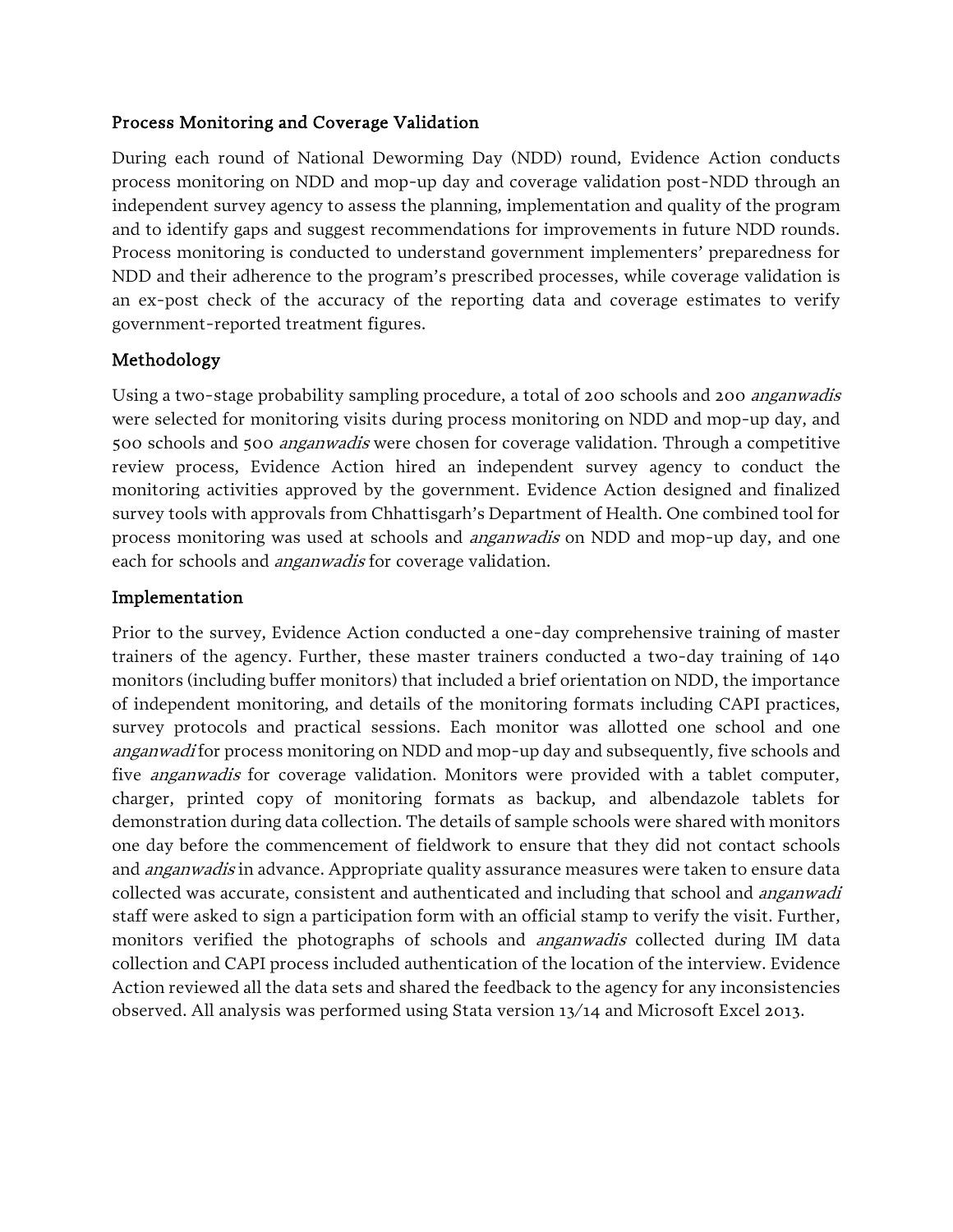#### Key Findings

#### Training

Prior to each NDD round, teachers and *anganwadis* workers are trained on processes and protocols of program to ensure effective implementation of NDD, including integrated distribution of drugs and IEC materials. Finding show that 63% of schools and *anganwadis* workers attended training for the current August 2017 NDD round. Although all school teachers and anganwadis workers are expected to attend training for each round (regardless of training attendance in previous rounds), a decline in attendance from the NDD February 2017 is visible in both school teachers and *anganwadis* workers in the August round. Despite efforts by the government to engage private schools, their training attendance remained low at 24% (Annex-Table PM7). Among those who did not attend raining, 70% of teachers/headmasters (government and private schools) and 70% of anganwadis workers reported a lack of information about NDD training as the main reason for not attending training. Further, 62% of trained teachers provided training to other teachers in their schools. Sixty-two percent of schools and 44% of *anganwadis* workers reported that they received an SMS about NDD (Annex-Table PM1), a decline of 5% in schools and 2% in anganwadis from the previous round.

## Integrated Distribution of NDD Kit Including Drugs

With the mandate in the NDD guidelines and a well-defined distribution plan, integrated distribution of the NDD kit was low for both schools (31%) and *anganwadis* (37%). Delays in printing IEC materials at the state level affected the successful integrated distribution and availability of materials at schools and *anganwadis*. Therefore, the percentage of schools and anganwadis that received posters/banners and handouts/reporting forms decreased from the previous round.

Around 93% of *anganwadis* received tablets for deworming, and 92% of *anganwadis* reported to receive sufficient drugs for deworming (Annex-Table PM3). Among schools, around 71% of private schools and 97% of government schools received tablets for deworming and almost all of these schools reported having received sufficient quantities of tablets (Annex-Table PM7). Although drugs were made available at all private schools, only 26% of schools attended training, which is a crucial aspect of receiving necessary information and materials through integrated distribution about NDD (Annex-Table PM7). Twenty-seven percent of the private schools covered during process monitoring received posters/banners and 30% of private schools received handouts/reporting forms for NDD (Annex-Table PM7).

#### Source of Information about the Recent Round of NDD

Training was the most reported mode of information in schools and anganwadis (38%) on NDD. Approximately 30% of the schools and 35% of *anganwadis* reported hearing about NDD from other school teachers/Lady Supervisors (Annex-Table PM1). The use of social media as a medium also emerged as a source of information; 27% of schools and 7% of anganwadis received information via WhatsApp about NDD (Annex-Table PM1). The radio was the least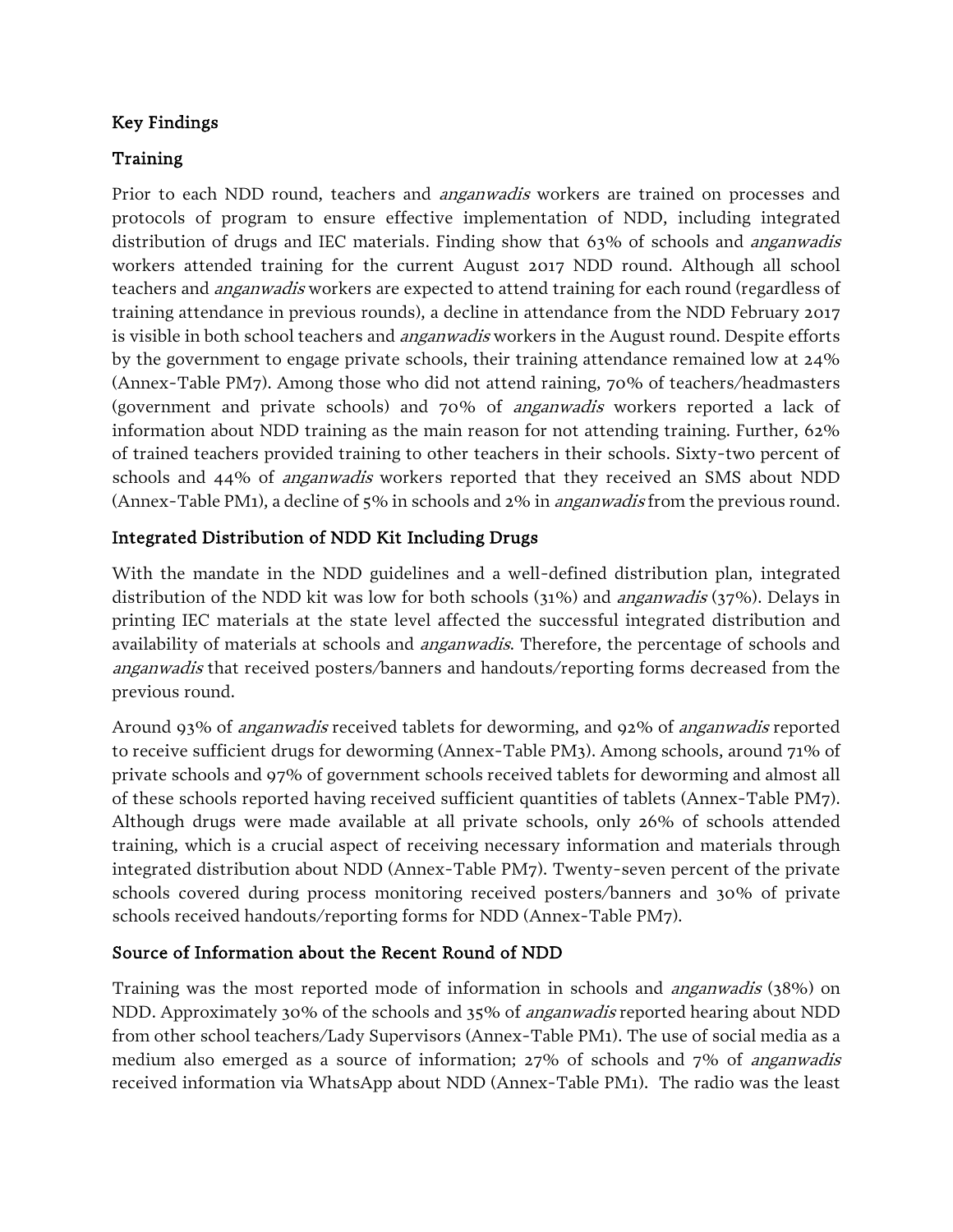reported source of information about NDD for this round as only 10% of schools and 9% of anganwadis reported to hear about NDD through the radio (Annex-Table PM1).

## NDD Implementation

The proportion of schools and *anganwadis* that conducted NDD remained high during both NDD rounds. The coverage validation data shows that around 94% of schools and 99% of anganwadis dewormed children during the August 2017 round on NDD or mop-up day (Annex-Table CV1). Out of 131 schools and 144 *anganwadis* that reported implementing NDD, monitors were able to observe deworming activities in 92% of schools and 84% of anganwadis respectively (Annex-Table PM5).

## Adverse Events - Knowledge and Management

A high level of awareness regarding potential adverse events due to deworming was observed among all the headmaster/teacher and AWWs interviewed, however, a knowledge gap was observed on the appropriate protocols to follow in the case of such events. Vomiting was listed as a side effect by 85% of headmasters/teachers followed by mild abdominal pain (71%) (Annex-Table PM6). Further, 69% of headmasters/teachers and 64% of *anganwadis* workers knew to make a child lie down in an open, shaded place in the case of any side effects (Annex-Table PM6). Approximately, 45% of schools and 46% of *anganwadis* also knew to manage an adverse event by giving ORS/water to the children and keeping them under observation for at least two hours at schools/*anganwadis* (Annex-Table PM6). Further, 61% of both schools and anganwadis reported the need to call a PHC doctor if symptoms persisted (Annex-Table PM6).

## Recording Protocol

Coverage validation data revealed that 57% of schools and 58% of anganwadis followed the correct recording protocols (Annex-Table CV3). Around 10% of schools and 15% of anganwadis followed partial protocols (marking down different symbols or making a list of dewormed children); however, 33% of schools and 28% of anganwadis did not follow any protocol to record the number of dewormed children (Annex-Table CV3). As recommended in the NDD guidelines, teachers and *anganwadis* workers were supposed to retain a copy of reporting forms; however, 10% of headmasters and 16% of *anganwadis* workers were not aware of this requirement (Annex-Table PM2). Further, it was observed that reporting forms were available in only 71% of schools and 64% of *anganwadis* (Annex-Table CV1).

*Mitanins* (community health workers) were required to prepare a list of the children not attending schools and *anganwadis* and submit it to *anganwadis* workers. However, findings suggest that lists of out-of-school (6-19 years) and unregistered (1-5 years) children were not available at 58% of schools and 78% of anganwadis respectively (Annex-Table CV1). These figures do not corroborate with information shared by Mitanins, as 41% of 219 Mitanins present at anganwadis at the time of visit reported to prepare the list of unregistered and out of school children and 89% of the 41% of *Mitanins* who prepared the list reported to share the lists with the *anganwadis* workers (Annex-Table CV2). Moreover, 72% of *Mitanins* reported to conduct meetings with parents to inform them about NDD, and 73% reported to administer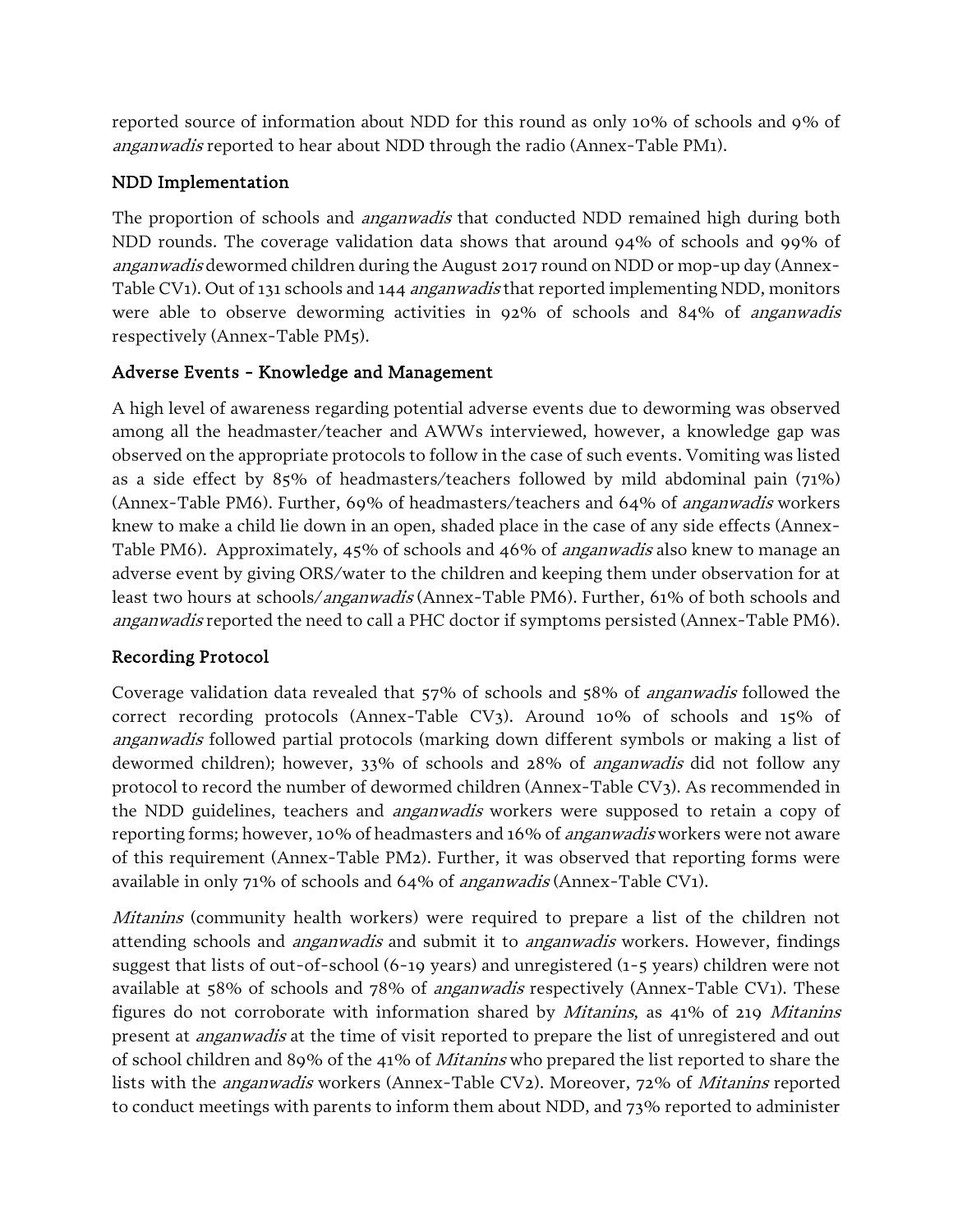albendazole to children during NDD. However, only 55% of *Mitanins* who were available in anganwadis at the time of visit reported to receive incentives for NDD February round (Annex-Table CV<sub>2</sub>).

## Coverage Validation

Verification factors are common indicators to measure the accuracy of reported treatment values for Neglected Tropical Disease control programs. These factors also give an idea about record keeping and data management at the service delivery point. The verification factor was estimated based on the availability of a copy of reporting forms at schools and *anganwadis*. The state-level verification factor for school enrolled children was 0.58, indicating that on average, for every 100 dewormed children reported by the school, 58 were verified through available documents. The overall state-level verification factor for children dewormed at anganwadis was 1.06 indicating correct reporting of children dewormed by anganwadis. This figure encompasses category-wise verification factors for registered (1-5 years), unregistered (1-5 years) and out-of-school (6-19 years) children of 1.0, 1.37, and 1.23 respectively (Annex-Table CV3). Findings indicate a lack of proper record management at schools and consequent over reporting of dewormed children at the school level. Although the overall *anganwadi* verification factor shows better reporting of all target groups, proper record keeping and reporting is a challenge for unregistered and out-of-school children. Despite challenges in reporting and documentation of NDD coverage data, the majority of the children present at schools on NDD or mop-up day received (98%) and consumed (94%) the albendazole tablet on either NDD or mop-up day, based on child interviews.

Against the state government reported 94% coverage in schools and 93% coverage for 1-5 years registered children in *anganwadis*, attempts were made to understand the maximum number of children that could have been dewormed in the schools and *anganwadis* through coverage validation data. The NDD treatment coverage in schools was estimated considering the maximum attendance of children on NDD dates. Coverage validation data showed that 94% of schools conducted deworming on either NDD or mop-up day (Annex-Table CV1), a maximum of 93% of children were in attendance (Annex-Table CV3), 98% of children received an albendazole tablet, and 94% of children reported to consume the tablet under supervision (Annex-Table CV4). Considering these factors,  $81\%$   $(0.94\%0.93\%0.98\%0.94)$  of enrolled children could have been dewormed in the schools. Since interviews of children are not conducted in *anganwadis*, the verification factor of 1-5 years registered children from coverage validation data is applied to government reported coverage data. It was estimated that around 93% (1.0\*0.93) of registered children in *anganwadis* could have been dewormed. The calculation of verification factors is based on only those schools and *anganwadis* where a copy of the reporting form was available for verification. Therefore, adjusted coverage in schools and anganwadis based on verification factors needs to be interpreted with caution.

#### Recommendations

The following are the key recommendations for program improvements that emerged from the process monitoring and coverage validation exercise.